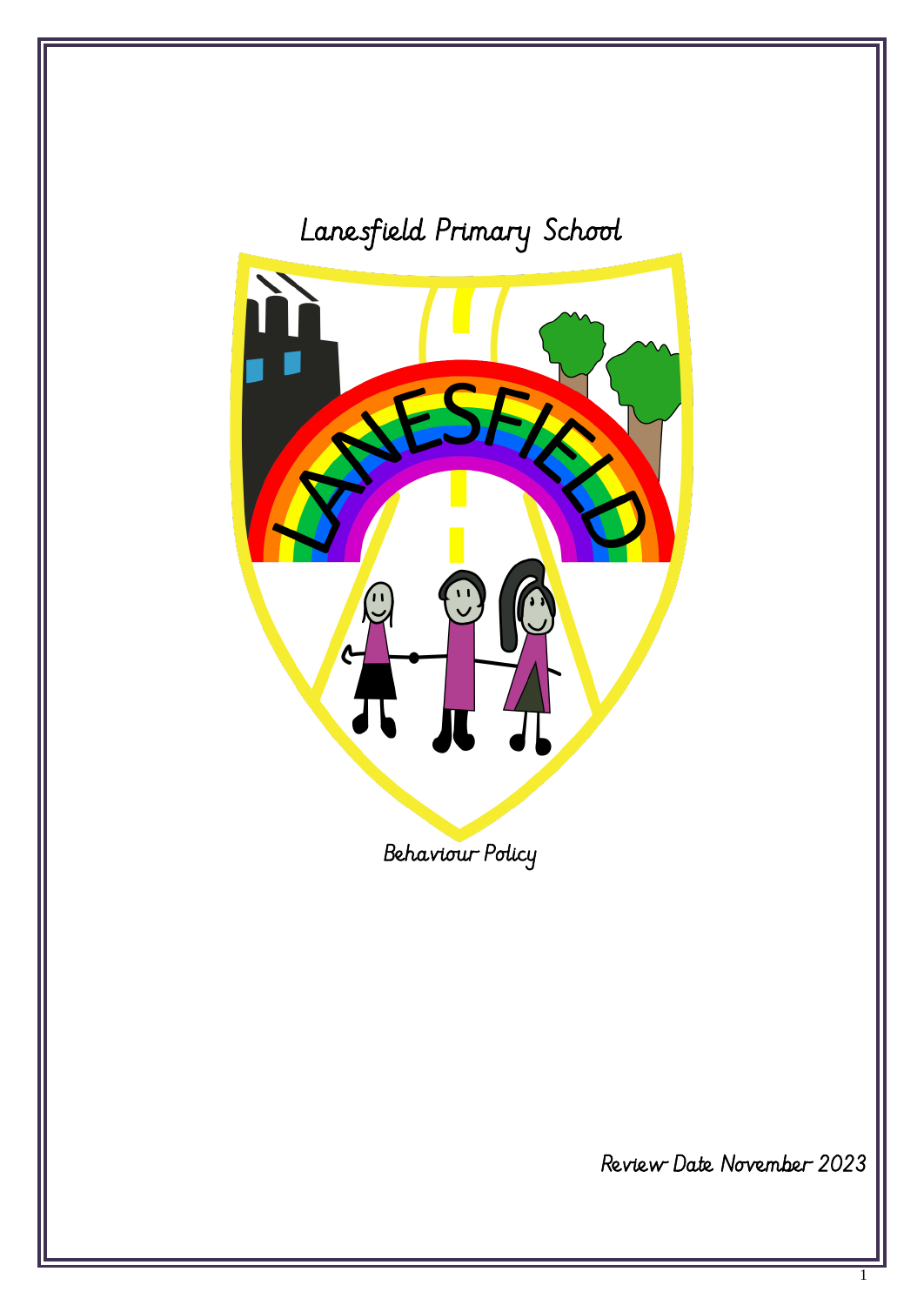## Lanesfield aims:

Outstanding behaviour is expected and a growing respect for others encouraged so that lifelong friendships, based upon trust and understanding, can be developed. Every child has value, every child at Lanesfield will be valued.

In order to support and uphold our school vision our behaviour policy focuses on celebrating success and having three clear rules:

- 1. Be Safe
- 2. Be Ready
- 3. Be Respectful

We work to remember this daily through our school motto:

Do yourself a favour and learn all you can because LANESFIELD LOVES LEARNING How do we know this We are safe. We are ready. We are respectful.

Additionally we aim to embrace British Values by using the skills from the Habits of the Mind to empower pupils with the ability to control their learning environment and take responsibility built on these values:

- **Democracy**
- The rule of law
- Individual liberty
- **Mutual respect**
- Tolerance of those with different faiths and beliefs and for those without faith.

This policy outlines the procedures each member of staff will follow. Being Safe, being ready and being respectful is an expectation for everyone at Lanesfield so these apply both to adults and children. We do not shout to reprimand a child, belittle them or talk over them. We always look for the positive and apply any consequences fairly and consistently.

# Positive Praise

Praise should have value and be based on learning and effort. Teachers may choose a display of the key achievements, for example to have: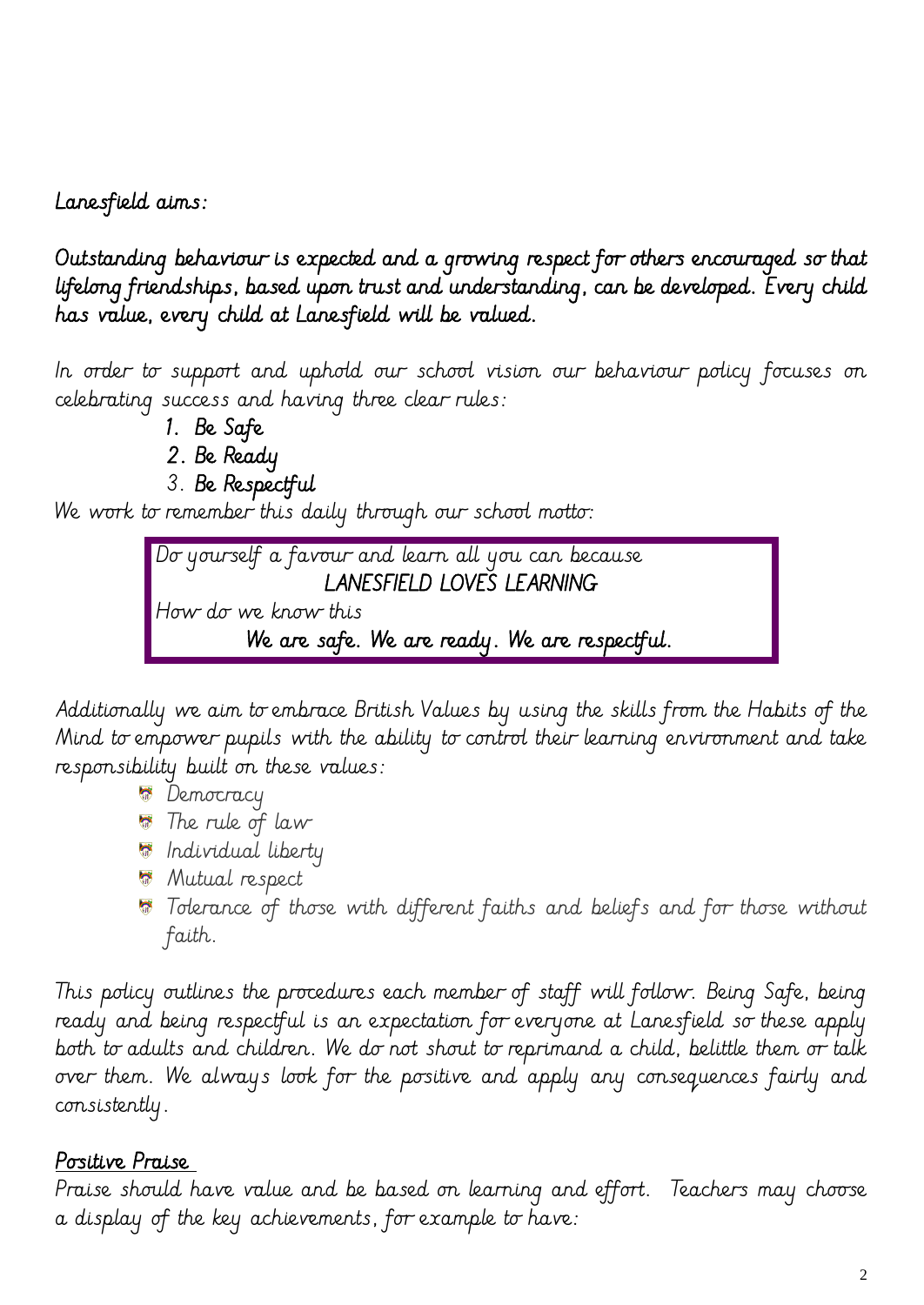- Star of day
- Gold cards
- Remarkable reader
- Rock star champion.
- Achievement Assembly Awards
- House point record

Teachers must monitor pupils and identify impact on learning behavior.

# Gold Card

Two gold cards are awarded at the end of each week. These are chosen by the class teacher and the class and a text is sent home to inform parents of the award. The following week these children sit at the front in assembly and the class give feedback as to why they have been chosen.

# Lunch Time

The school has the same expectations for the pupils during lunchtime. Lunchtime supervisors use a card reporting system to ensure the behaviour expectations of pupils are consistent at all times. If an LSA suspects a red card should be given then a white cause for concern card is issued. These are then reported to Miss CC, Miss Holder and Mrs Mai. Green cards are given to celebrate positive play and modelling the Lanesfield way. During achievement assembly, eight of these cards will be drawn out and a prize given. Also, these children will sit on top table at Lunchtime and will be accompanied by member of staff.

# Actions and Record Keeping

Teachers record consequences on a desk record. The records will record the week's consequences - tally - see attached. The second is a record of star of day, gold cards and red cards. On the reverse will be the log to note the details of any red cards. At the end of the week, Class teachers will hand over the desk top record to Mrs Barnett so that all achievements can be recorded on pupil's individual Simms account.

At the end of each half term teacher to forward a record of housepoints so they can be added to child's Simms account.

At the end of each half term, an analysis of red cards will be checked by SLT (each phase leader completes for the phase) and they will investigate what stage the pupil. For all pupils who have received 6+ red cards, a letter and print out must be sent to the parent.

At the end of a term, all children will have a print out of their behaviour record. Analysis of red cards will be updated and if at this point any child has 12+ they will progress straight to stage 4.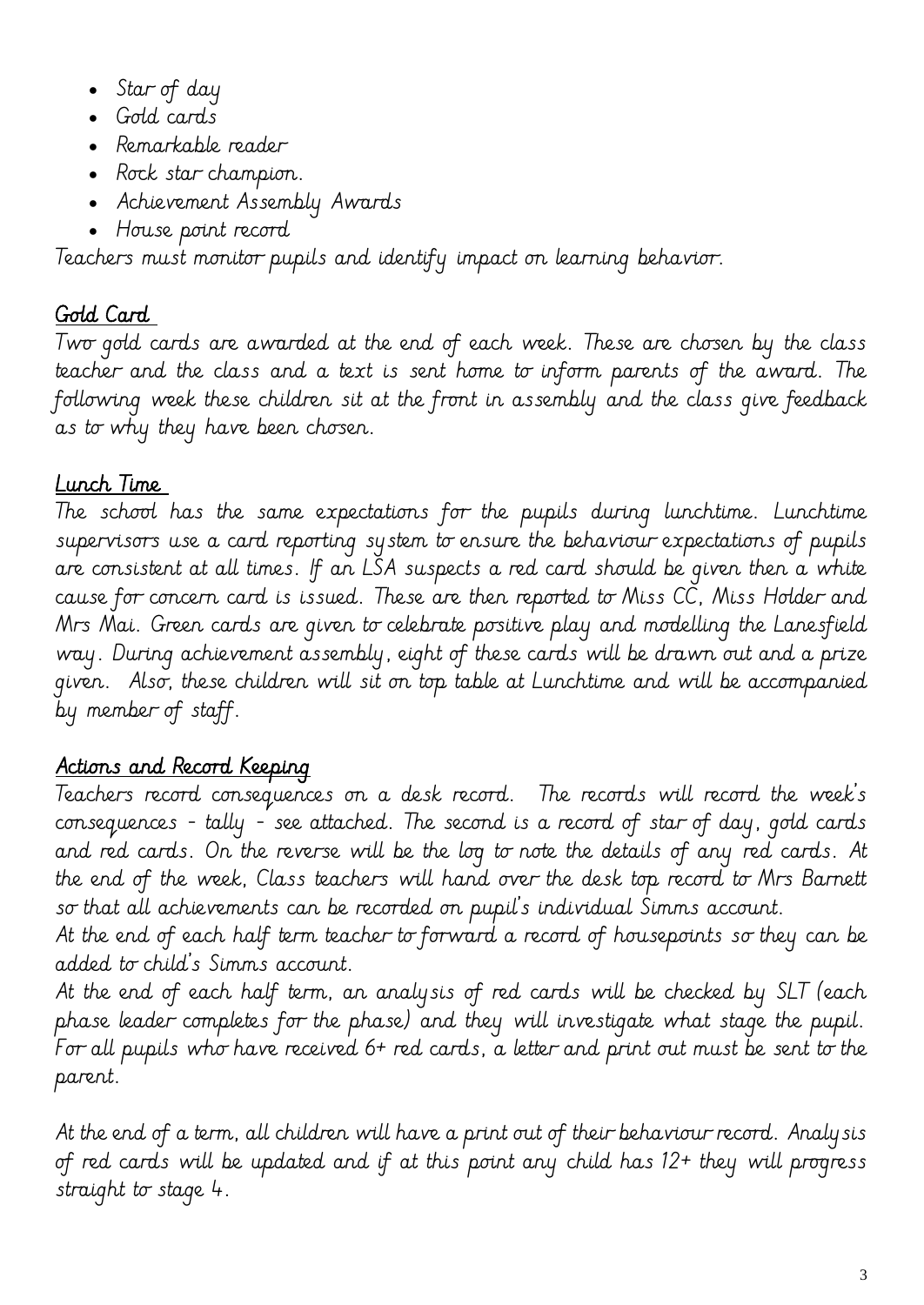### Repeated or persistent misbehaviour.

Where there is repeated or persistent misbehaviour (a number of red cards in close succession), the teacher must ensure a clear choice and consequence is highlighted to the child and then implemented. If this does not have a positive impact then the following stages need to be followed:

- 1. Withdrawal of privileges e.g. playtime highlight to behaviour worker
- 2. Informal contact with parents end of day, call home introduction to behaviour worker, outline her role and to discuss the issues.

## Six card trigger- Formal Letter Home

3 a. A formal letter is sent home to parents outlining the behaviour issues, impact on others and own learning and any safeguarding issues. b. A weekly / daily behaviour chart is put in place. This must be clearly shared with parents and sent back weekly for the parents to engage with.

At this stage, the SENDCo needs to be made aware of action and rise in red cards. Pupil behaviour could indicate which type of behaviour chart is relevant. REMEMBER THIS IS TO FOCUS ON THE POSITIVES NOT THE NEGATIVES. At this stage if a child has a responsibility - prefect, school councillor etc these privileges need to be removed so the child can concentrate on behaviour. RED CARDS MUST STILL BE RECORDED AND SUBMITTED TO MRS BARNETT AT THIS STAGE.

## Twelve card trigger- Parents Invited into School

- 4. Formal meeting between phase leader, Class teacher, learning support/behaviour worker and SENDCo
- 5. Formal meeting with above and Head Teacher. ABC Book introduced for specific child. RED CARDS NOT RECORDED ON CLASS SHEET FROM THIS POINT.
- 6. Fixed term exclusion.
- 7. Prevention to exclude file set up and implications to be made clear to the parents. Meeting arranged with the Local Authority.
- 8. Consideration for the setting is Lanesfield the right place/ explore a possible managed move.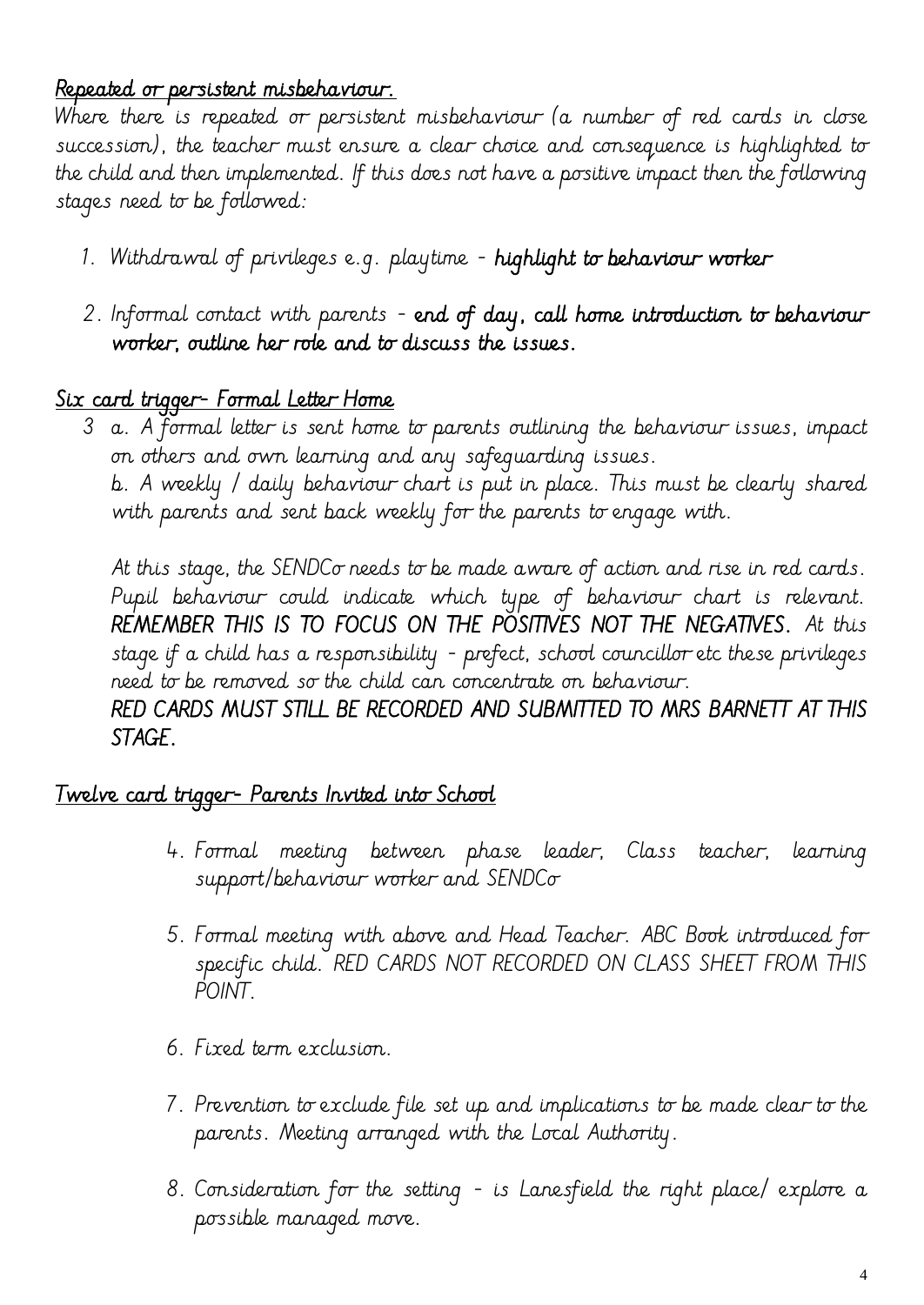9. Permanent exclusion

### Behaviour Log



Behaviour log – teachers to note warning using 5 bar gate. 5 warning = red card. The only time a child would progress straight to a red card would be if they swore or hurt another child intentionally. Ensure all consequences are awarded fairly. Gold card winner to be highlighted in yellow.

| Class list<br>Star of the Day | Monday | Tuesday | Wednesday 1 | Thursday | Friday |
|-------------------------------|--------|---------|-------------|----------|--------|
|                               |        |         |             |          |        |
| $\mathcal{I}$ .               |        |         |             |          |        |
| $\overline{2}$ .              |        |         |             |          |        |
| $\overline{3}$ .              |        |         |             |          |        |
| 4.                            |        |         |             |          |        |
| $\overline{5}$ .              |        |         |             |          |        |
| 6.                            |        |         |             |          |        |
| $\overline{7}$ .              |        |         |             |          |        |
| 8.                            |        |         |             |          |        |
| 9.                            |        |         |             |          |        |
| 10.                           |        |         |             |          |        |
| 11.                           |        |         |             |          |        |
| 12.                           |        |         |             |          |        |

Appendix 1 s Weekly record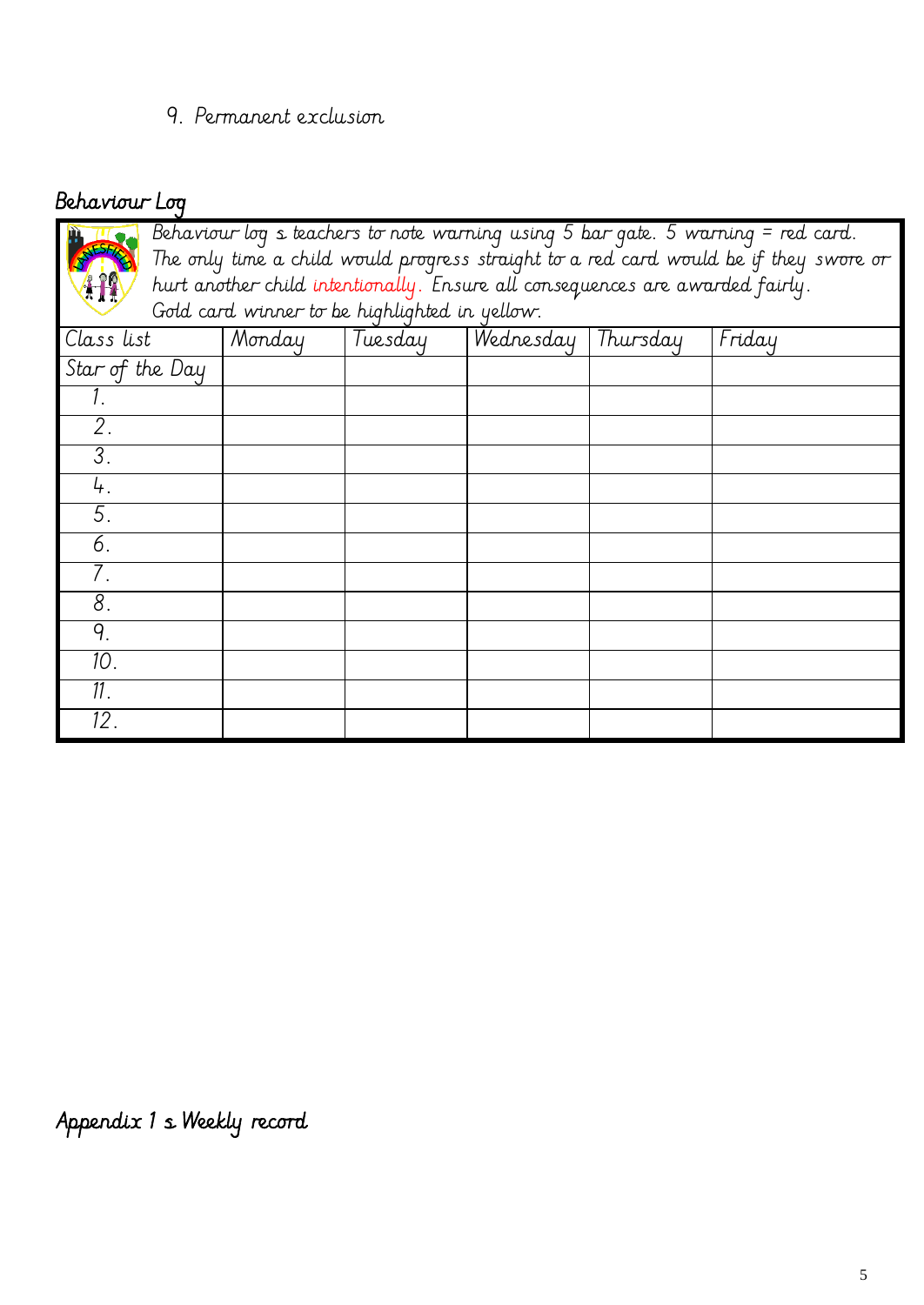|      | Class Teacher Weekly Behaviour Log - Red Cards<br>Class: |       |      |                 |          |  |  |  |  |  |
|------|----------------------------------------------------------|-------|------|-----------------|----------|--|--|--|--|--|
| Date | Lesson/Time                                              | Child | Red/ | Reason for card | Given by |  |  |  |  |  |
|      |                                                          |       |      |                 |          |  |  |  |  |  |
|      |                                                          |       |      |                 |          |  |  |  |  |  |
|      |                                                          |       |      |                 |          |  |  |  |  |  |
|      |                                                          |       |      |                 |          |  |  |  |  |  |
|      |                                                          |       |      |                 |          |  |  |  |  |  |
|      |                                                          |       |      |                 |          |  |  |  |  |  |
|      |                                                          |       |      |                 |          |  |  |  |  |  |

| Class Teacher Weekly Behaviour Log- Rewards<br>Class: |                 |          |  |  |  |  |
|-------------------------------------------------------|-----------------|----------|--|--|--|--|
| Child                                                 | Reason for card | Given by |  |  |  |  |
|                                                       |                 |          |  |  |  |  |
|                                                       |                 |          |  |  |  |  |
|                                                       |                 |          |  |  |  |  |
|                                                       |                 |          |  |  |  |  |
|                                                       |                 |          |  |  |  |  |
|                                                       |                 |          |  |  |  |  |
|                                                       |                 |          |  |  |  |  |
|                                                       |                 |          |  |  |  |  |

General Letter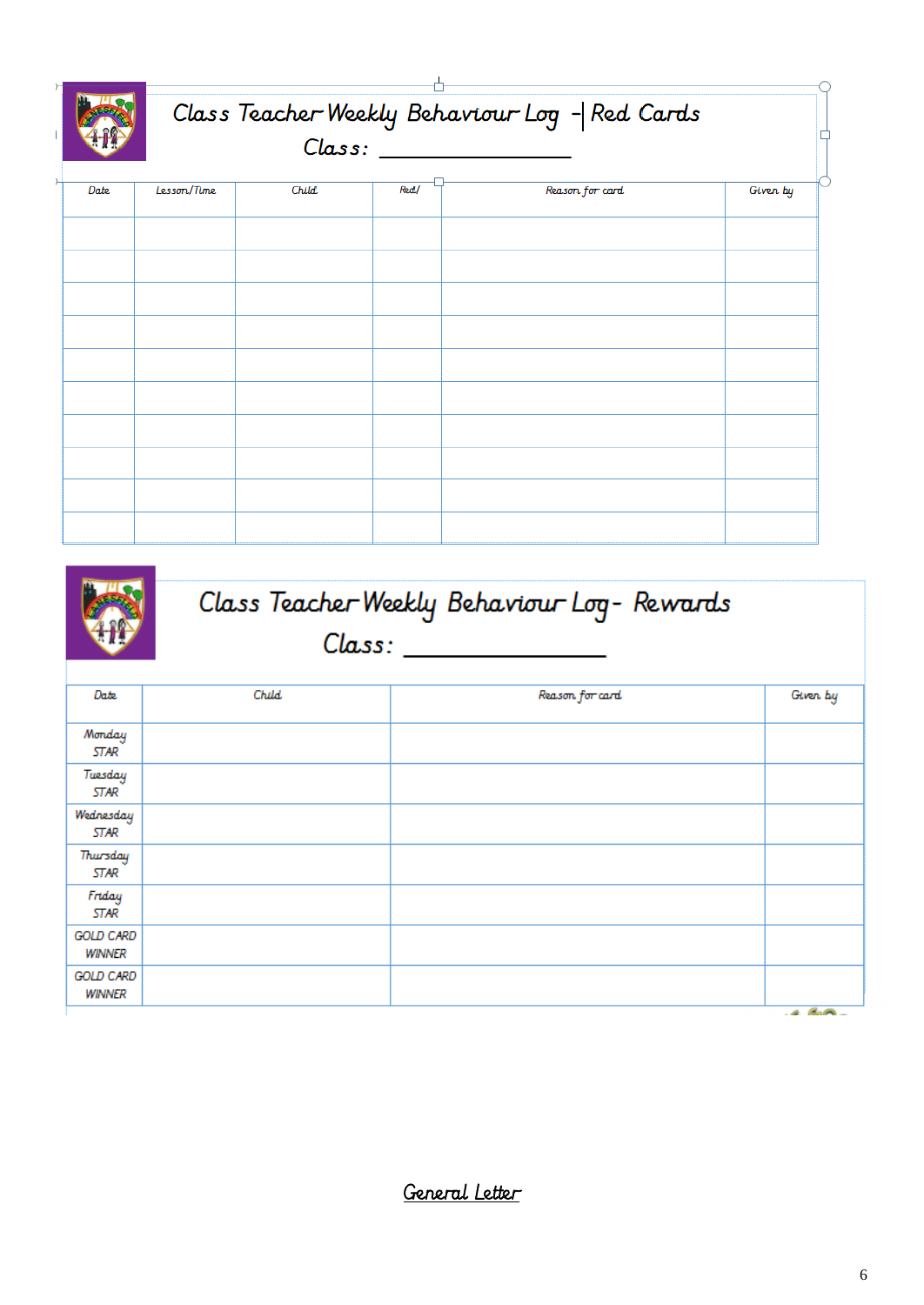### Dear Parents/Carers

As you are aware, we are closely monitoring the achievements and behaviours of the children at Lanesfield.

The attached report for your child shows the behaviour and achievement awards your child has received for the kkkk. term.

Where your child has received Red cards, please ensure that you have been made aware of the reasons and that you are helping to support us with any actions we are taking to improve behaviours.

Please also join us in congratulating your child for any Star of the Day or Gold awards they have received.

Yours sincerely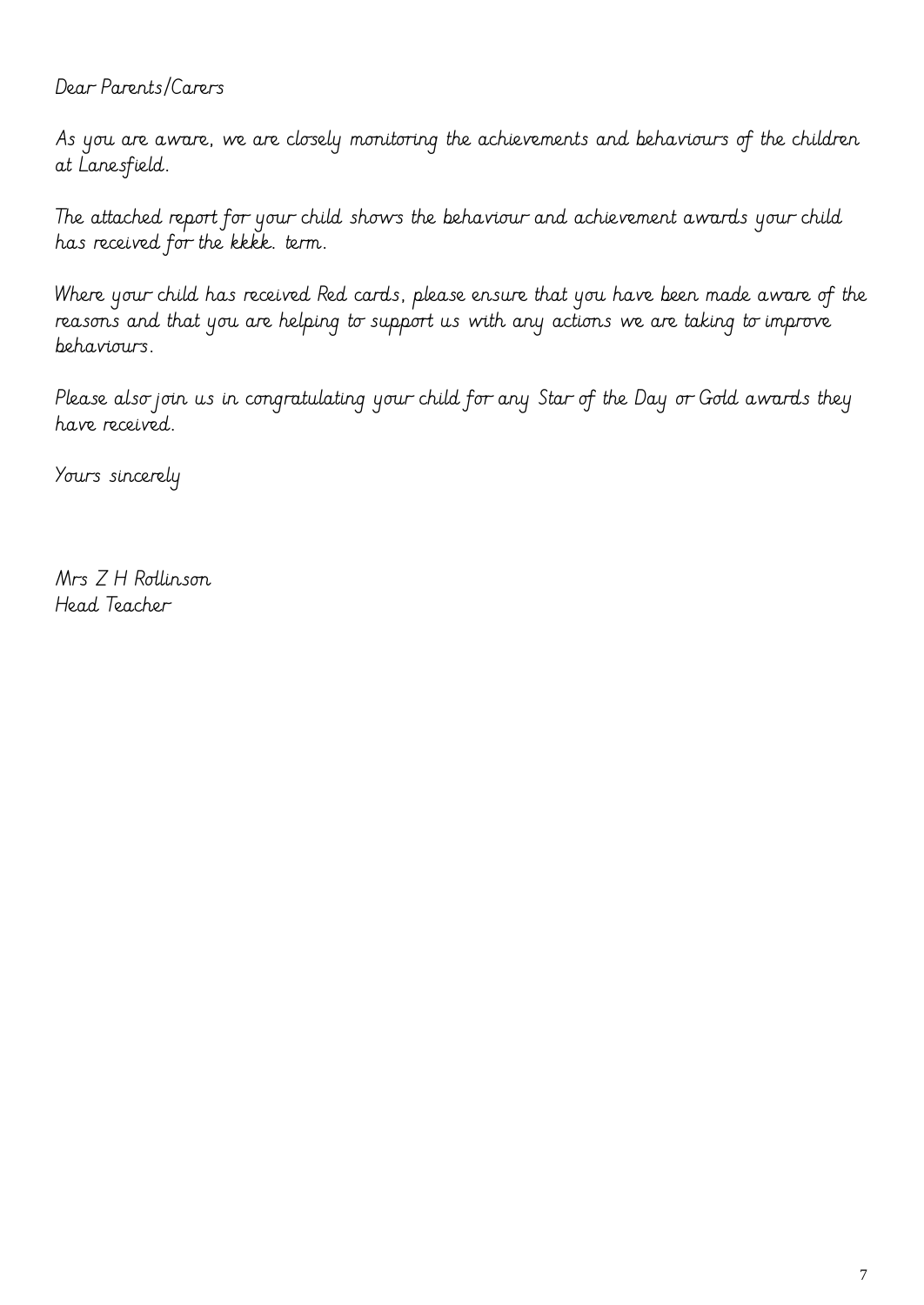#### 6 Card Trigger

Dear .................... We regret to inform you that  $\ldots\ldots\ldots\ldots\ldots\ldots\ldots\ldots\ldots$  has received **6 red cards** so far this term.

Choose from the three options below:

- 1. Our concern is that the majority of these cards are for aggressive behaviour;
- 2. Our concern is the majority of these cards were for build-up of disruptive behaviour.
- 3. Our concern is that the red cards are for both aggressive and disruptive behaviour in and out of the classroom.

This has had an impact on .................... learning and the learning of the rest of the class.

Our behaviour policy outlines:

Outstanding behaviour is expected and a growing respect for others encouraged so that lifelong friendships, based upon trust and understanding, can be developed. Every child has value, every child at Lanesfield will be valued.

In order to support and uphold our school vision our behaviour policy focuses on celebrating success and having three clear rules:

- 1. Be Safe
- 2. Be Ready
- 3. Be Respectful

It is clear that currently ................. is not following 'the Lanesfield Way' and therefore we will be putting a daily behaviour chart into place. This will be sent home each day so that you can monitor ............ behaviour in lessons and help to praise them when they follow the school rules.

We appreciate your support in this matter and hope to see an improvement in the following term.

Your child has reached Stage 3 of policy.

Where there is repeated or persistent misbehaviour (red cards) the following will apply:

- 1. Withdrawal of privileges e.g. playtime highlight to behaviour worker
- 2. Informal contact with parents end of day, call home introduction to behaviour worker, outline her role and to discuss the issues.

Six card trigger- Formal Letter Home

3a. A formal letter is sent home to parents outlining the behaviour issues, impact on others and own learning and any safeguarding issues.

b. A weekly / daily behaviour chart is put in place.

Twelve card trigger- Parents Invited into School

- 4. Formal meeting between phase leader, Class teacher, learning support/behaviour worker and *SENDC*<sub>o</sub>
- 5. Formal meeting with above and Head Teacher. ABC Behaviour Book introduced.
- 6. Fixed term exclusion.
- 7. Prevention to exclude file set up and implications to be made clear to parents. Meeting arranged with the Local Authority.
- 8. Consideration for the setting is Lanesfield the right place/ explore a possible managed move.
- 9. Permanent exclusion

Do not hesitate to contact us if you require any further information.

Yours Sincerely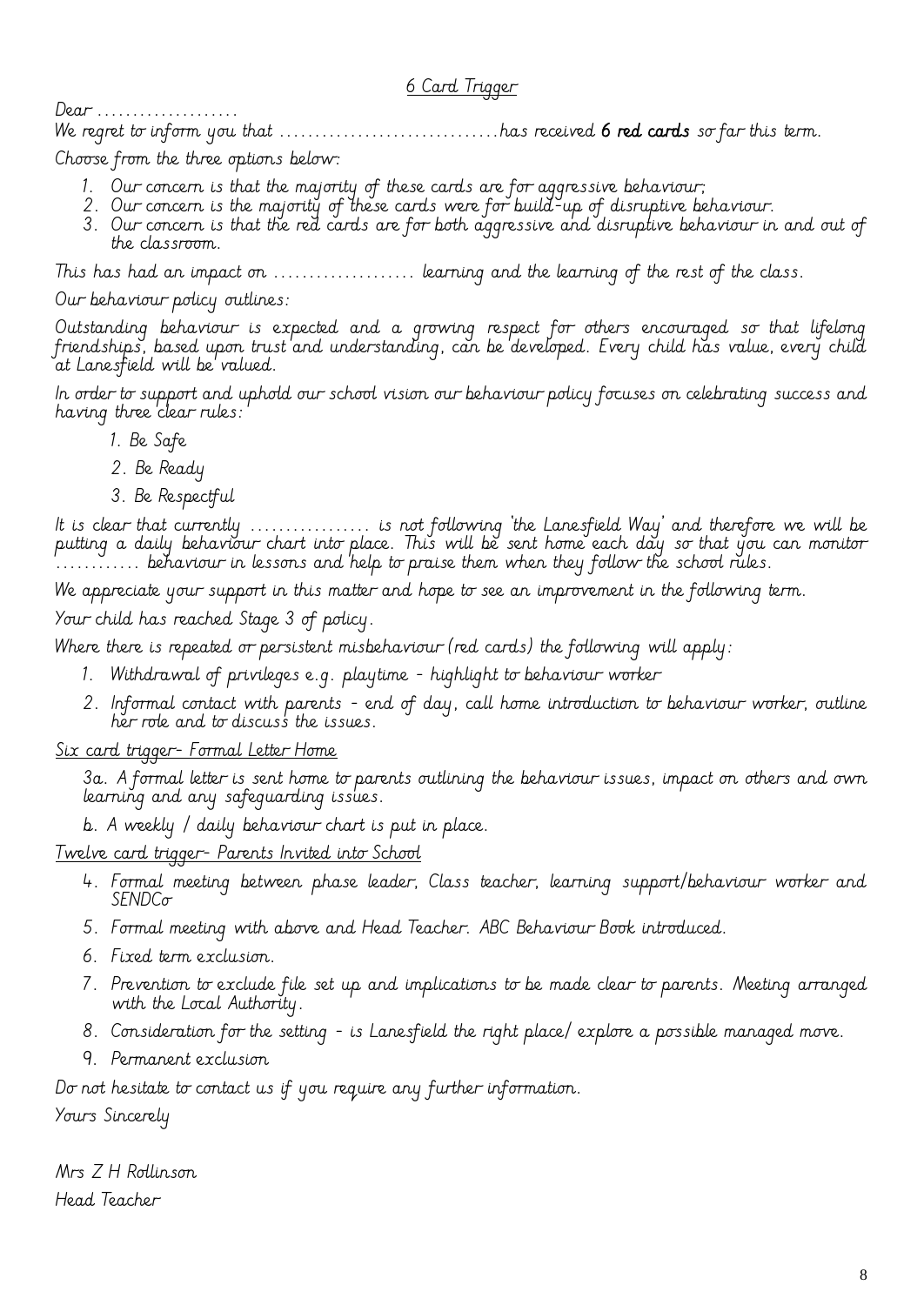#### 12 Card Trigger

Dear .............

We regret to inform you that  $\ldots \ldots \ldots \ldots$  has received **12 red cards** so far this term.

Choose from the three options below:

- 10. Our concern is that the majority of these cards are for aggressive behaviour;
- 11. Our concern is the majority of these cards were for build-up of disruptive behaviour.
- 12. Our concern is that the red cards are for both aggressive and disruptive behaviour in and out of the classroom.

This has had an impact on ............... learning and the learning of the rest of the class.

#### Our behaviour policy outlines:

Outstanding behaviour is expected and a growing respect for others encouraged so that lifelong friendships, based upon trust and understanding, can be developed. Every child has value, every child at Lanesfield will be valued.

In order to support and uphold our school vision our behaviour policy focuses on celebrating success and having three clear rules:

- 1. Be Safe
- 2. Be Ready
- 3. Be Respectful

It is clear that currently ............... is not following 'the Lanesfield Way' and therefore we invite you to a meeting with various members of the school team to discuss  $33333333333$  behaviour further. The meeting will be held on \_\_\_\_\_\_\_\_\_\_\_\_\_\_\_\_\_\_\_\_ at \_\_\_\_\_\_\_\_\_\_.

We would appreciate your support in this matter. Please contact school if the meeting time is unsuitable so that other arrangements can be made.

Do not hesitate to contact us if you require any further information. Yours Sincerely